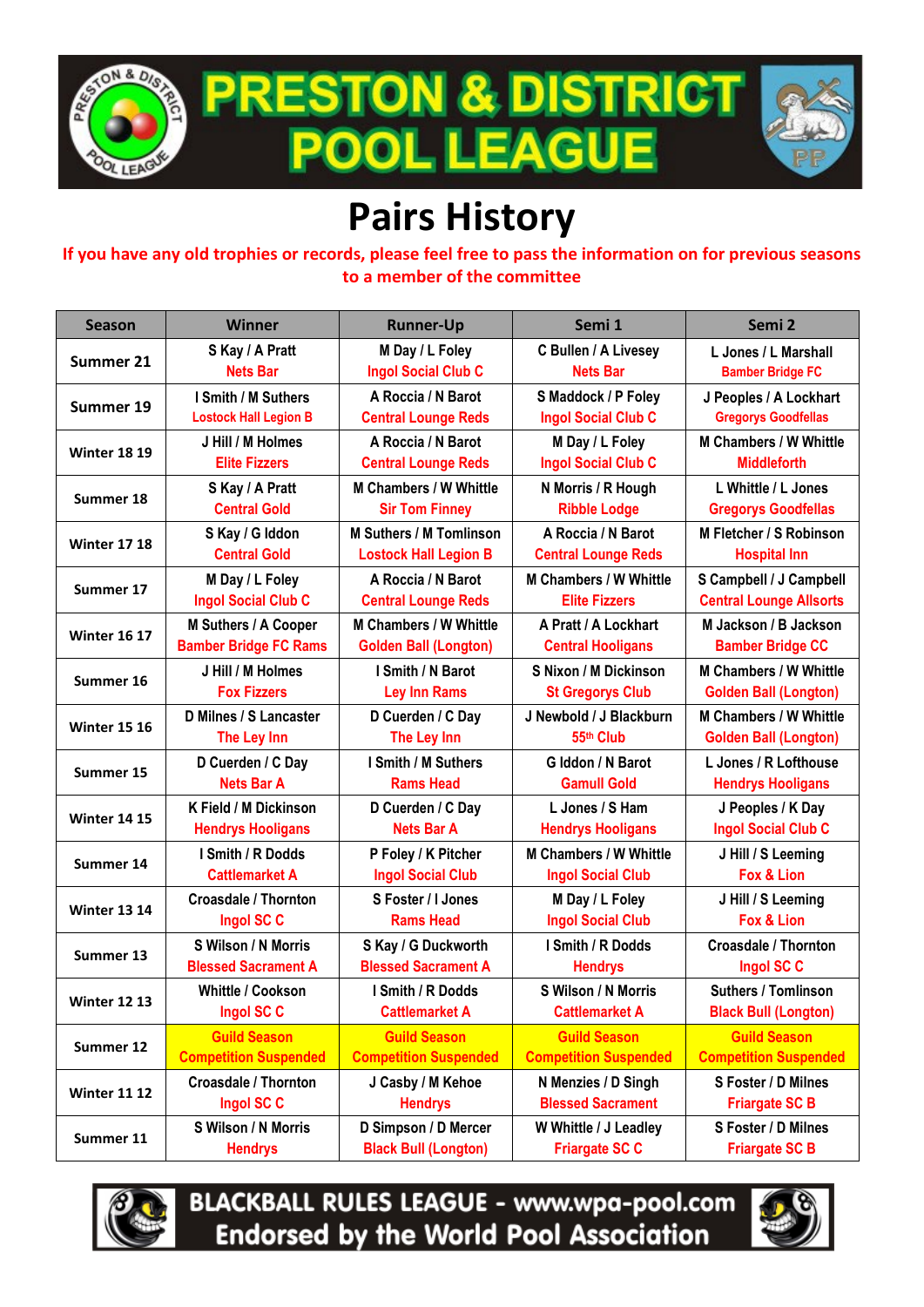

**PRESTON & DISTRICT .EAGU** ool I



## **Pairs History**

**If you have any old trophies or records, please feel free to pass the information on for previous seasons to a member of the committee**

| <b>Season</b>       | <b>Winner</b>                                             | <b>Runner-Up</b>                                          | Semi 1                                              | Semi 2                                                   |
|---------------------|-----------------------------------------------------------|-----------------------------------------------------------|-----------------------------------------------------|----------------------------------------------------------|
| <b>Winter 10 11</b> | I Smith / N Morris<br><b>Hendrys</b>                      | <b>Croasdale / Thornton</b><br><b>Friargate SC C</b>      | Clelland / O'Doherty<br><b>Friargate SC B</b>       | A Jones / K Day<br><b>Friargate SC</b>                   |
| Summer 10           | <b>Croasdale / Armstrong</b><br><b>Cattlemarket A</b>     | I Smith / N Morris<br><b>Hendrys</b>                      | S Maddock / L Jones<br><b>Shawes Arms</b>           | J Beggs / M Day<br><b>Friargate SC</b>                   |
| <b>Winter 09 10</b> | A Croasdale / S Lewis<br><b>Ingol Labour Club C</b>       | D Simpson / D Mercer<br><b>Black Bull (Longton)</b>       | F Gregory / J Webster<br><b>Stephen Hendrys</b>     | R Morton / R Collier<br><b>Bamber Bridge CC</b>          |
| Summer 09           | D Simpson / D Mercer<br><b>Black Bull (Longton)</b>       | S Wilson / D Riley<br><b>New Regal</b>                    | I Smith / N Morris<br><b>Hendrys</b>                | J Newbold / H Singh<br><b>Blessed Sacrament</b>          |
| <b>Winter 08 09</b> | <b>Suthers / Henderson</b><br><b>Black Bull (Longton)</b> | Maddock / Jackson<br><b>Shawes Arms</b>                   | S Kay / J Casby<br><b>Hendrys</b>                   | A Joseph / J Murphy<br><b>City Club</b>                  |
| Summer 08           | A Croasdale / S Lewis<br><b>Ingol Labour Club C</b>       | A Jones / W Whittle<br><b>Ingol Labour Club C</b>         | G Iddon / G Singh<br><b>Wilbraham Club</b>          | Wilkinson / O'Connor<br><b>St Bernards</b>               |
| <b>Winter 07 08</b> | Westwood / Bamber<br><b>Penwortham Sports SC</b>          | D Simpson / A Jones<br>Ingol Labour Club C                | A Croasdale / S Lewis<br><b>Ingol Labour Club C</b> | K Day / M Day<br><b>Ingol Labour Club</b>                |
| Summer 07           | <b>Suthers / Henderson</b><br><b>Black Bull (Longton)</b> | S Wilson / D Riley<br><b>Cattlemarket A</b>               | P Battye / P Eastham<br><b>Lea Club B</b>           | <b>Masterson / Whittle</b><br><b>Ingol Labour Club C</b> |
| <b>Winter 06 07</b> | <b>Suthers / Henderson</b><br><b>Black Bull (Longton)</b> | K Day / L Thomas<br><b>Ingol Labour Club C</b>            | A Croasdale / S Lewis<br><b>Ingol Labour Club C</b> |                                                          |
| Summer 06           | A Croasdale / S Lewis<br><b>Ingol Labour Club C</b>       | K Pitcher / P Foley<br><b>Ingol Labour Club C</b>         | S Thomas / M Day<br><b>Ingol Labour Club C</b>      | W Black / R Walsh<br>Arkwright's                         |
| <b>Winter 05 06</b> | <b>Suthers / Tomlinson</b><br><b>Black Bull (Longton)</b> | S Kay / N Blackburn<br><b>Larches Club</b>                | M Singh / M Thomas<br><b>Arkwright's A</b>          | M Singh / Z Singh<br><b>City Club B</b>                  |
| Summer 05           | <b>Suthers / Tomlinson</b><br><b>Black Bull (Longton)</b> | M Singh / M Thomas<br><b>Arkwright's A</b>                |                                                     |                                                          |
| <b>Winter 04 05</b> | A Pratt / S Kay<br><b>Larches Club</b>                    | <b>Suthers / Tomlinson</b><br><b>Black Bull (Longton)</b> |                                                     |                                                          |
| Summer 04           |                                                           |                                                           |                                                     |                                                          |
| <b>Winter 03 04</b> |                                                           |                                                           |                                                     |                                                          |
| Summer 03           |                                                           |                                                           |                                                     |                                                          |
| <b>Winter 02 03</b> |                                                           |                                                           |                                                     |                                                          |
| Summer 02           |                                                           |                                                           |                                                     |                                                          |
| <b>Winter 01 02</b> |                                                           |                                                           |                                                     |                                                          |
| Summer 01           |                                                           |                                                           |                                                     |                                                          |
| <b>Winter 00 01</b> |                                                           |                                                           |                                                     |                                                          |
| Summer 00           |                                                           |                                                           |                                                     |                                                          |



**BLACKBALL RULES LEAGUE - www.wpa-pool.com Endorsed by the World Pool Association** 

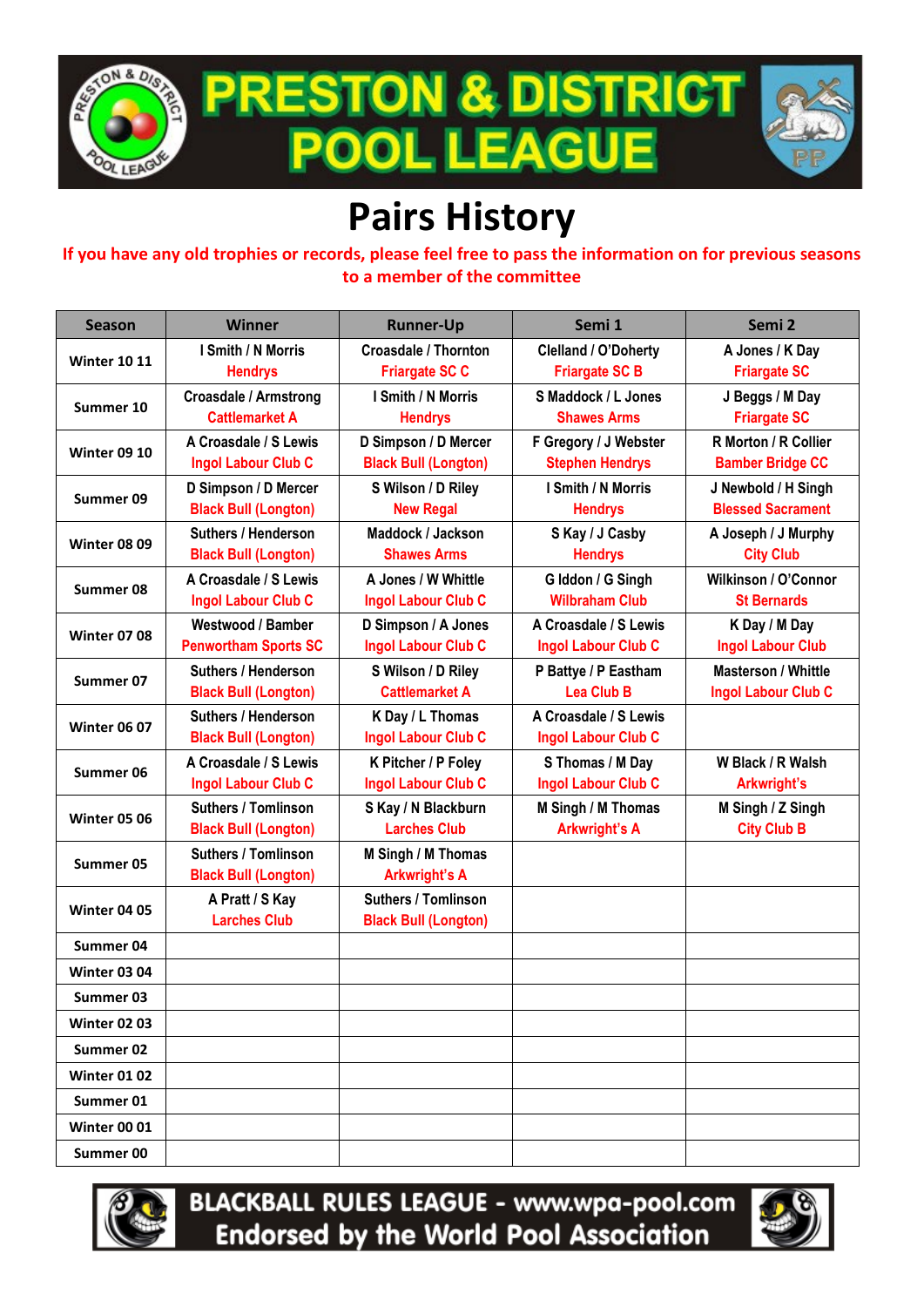

## **Pairs History**

**If you have any old trophies or records, please feel free to pass the information on for previous seasons to a member of the committee**

| <b>Season</b>       | Winner | <b>Runner-Up</b> | Semi 1 | Semi 2 |
|---------------------|--------|------------------|--------|--------|
| <b>Winter 99 00</b> |        |                  |        |        |
| Summer 99           |        |                  |        |        |
| <b>Winter 98 99</b> |        |                  |        |        |
| Summer 98           |        |                  |        |        |
| <b>Winter 97 98</b> |        |                  |        |        |
| Summer 97           |        |                  |        |        |
| <b>Winter 96 97</b> |        |                  |        |        |
| Summer 96           |        |                  |        |        |
| <b>Winter 95 96</b> |        |                  |        |        |
| Summer 95           |        |                  |        |        |
| <b>Winter 94 95</b> |        |                  |        |        |
| Summer 94           |        |                  |        |        |
| <b>Winter 93 94</b> |        |                  |        |        |
| Summer 93           |        |                  |        |        |
| <b>Winter 92 93</b> |        |                  |        |        |
| Summer 92           |        |                  |        |        |
| <b>Winter 91 92</b> |        |                  |        |        |
| Summer 91           |        |                  |        |        |
| <b>Winter 90 91</b> |        |                  |        |        |
| Summer 90           |        |                  |        |        |
| <b>Winter 89 90</b> |        |                  |        |        |
| Summer 89           |        |                  |        |        |
| <b>Winter 88 89</b> |        |                  |        |        |
| Summer 88           |        |                  |        |        |
| <b>Winter 87 88</b> |        |                  |        |        |
| Summer 87           |        |                  |        |        |
| <b>Winter 86 87</b> |        |                  |        |        |
| Summer 86           |        |                  |        |        |
| <b>Winter 85 86</b> |        |                  |        |        |
| Summer 85           |        |                  |        |        |
| <b>Winter 84 85</b> |        |                  |        |        |
| Summer 84           |        |                  |        |        |



**BLACKBALL RULES LEAGUE - www.wpa-pool.com Endorsed by the World Pool Association**